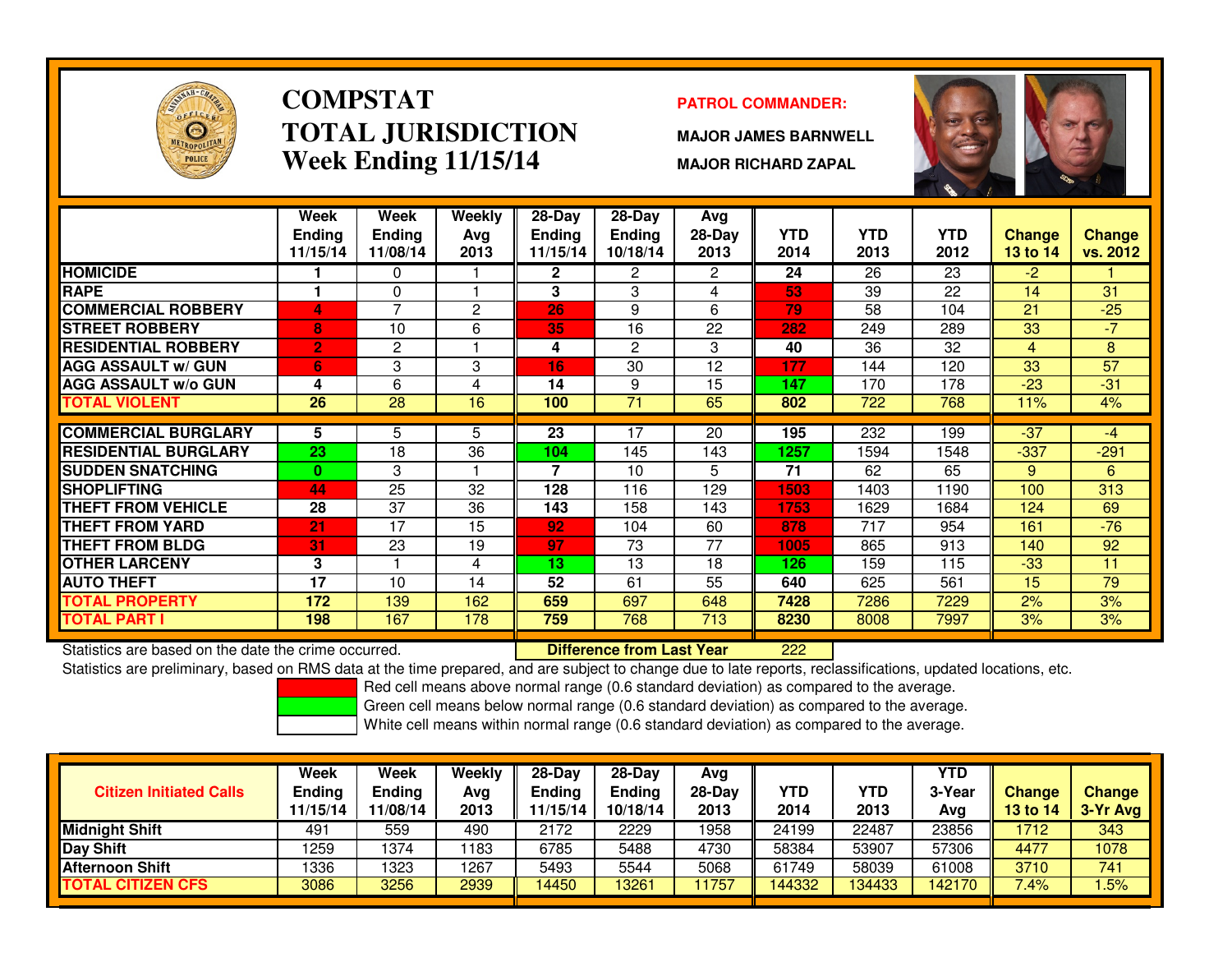

### **COMPSTATPRECINCT COMMANDER:**<br>A TITLA NALIDED TO TALCINE OF THE COMMAND PRECINCT OF THE COMMAND OF THE COMMAND OF THE COMMAND OF THE COMMAND OF THE COMMAND OF THE COMMAND OF THE COMMAND OF THE COMMAND OF THE COMMAND OF THE COMMAND **WEST CHATHAM PRECINCTWeek Ending 11/15/14**

**CAPT. CHARLES HALL**



|                             | Week           | Week           | <b>Weekly</b>  | $28 - Day$      | $28 - Day$     | Avg                  |            |                |            |                |                |
|-----------------------------|----------------|----------------|----------------|-----------------|----------------|----------------------|------------|----------------|------------|----------------|----------------|
|                             | <b>Ending</b>  | <b>Ending</b>  | Ava            | <b>Ending</b>   | <b>Ending</b>  | 28-Day               | <b>YTD</b> | <b>YTD</b>     | <b>YTD</b> | <b>Change</b>  | <b>Change</b>  |
|                             | 11/15/14       | 11/08/14       | 2013           | 11/15/14        | 10/18/14       | 2013                 | 2014       | 2013           | 2012       | 13 to 14       | vs. 2012       |
| <b>HOMICIDE</b>             | 0              | 0              | $\Omega$       | 0               | 0              | $\Omega$             |            | $\overline{2}$ |            | -1             | $\mathbf{0}$   |
| <b>RAPE</b>                 | $\bf{0}$       | $\Omega$       | $\Omega$       | 0               | $\Omega$       |                      | 10         | $\overline{7}$ | 8          | 3              | $\overline{2}$ |
| <b>COMMERCIAL ROBBERY</b>   | $\mathbf{0}$   | 3              | $\Omega$       | 8               | $\Omega$       |                      | 15         | 6              | 20         | 9              | $-5$           |
| <b>STREET ROBBERY</b>       |                |                | 0              | 3               | 4              | $\overline{2}$       | 28         | 24             | 35         | $\overline{4}$ | $-7$           |
| <b>RESIDENTIAL ROBBERY</b>  | $\overline{2}$ | 2              | 0              | 4               | 0              |                      | 14         | 5              | 5          | 9              | 9              |
| <b>AGG ASSAULT w/ GUN</b>   | $\mathbf{0}$   | $\Omega$       | $\Omega$       | 0               | 4              |                      | 15         | 14             | 14         |                |                |
| <b>AGG ASSAULT w/o GUN</b>  | $\bf{0}$       | 2              |                | 3               | $\overline{c}$ | 3                    | 18         | 30             | 22         | $-12$          | $-4$           |
| <b>TOTAL VIOLENT</b>        | 3 <sup>1</sup> | 8              | $\overline{2}$ | $\overline{18}$ | 10             | 8                    | 101        | 88             | 105        | 15%            | $-4%$          |
|                             |                |                |                |                 |                |                      |            |                |            |                |                |
| <b>COMMERCIAL BURGLARY</b>  | 0              | 3              |                | 4               | 5.             | $\mathbf{2}^{\circ}$ | 46         | 28             | 29         | 18             | 17             |
| <b>RESIDENTIAL BURGLARY</b> | $\overline{2}$ | 3              | 6              | 15              | 24             | 25                   | 233        | 271            | 263        | $-38$          | $-30$          |
| <b>SUDDEN SNATCHING</b>     | $\mathbf{0}$   | 0              | $\Omega$       |                 |                | $\Omega$             | 6          | 2              | 10         | $\overline{4}$ | $-4$           |
| <b>SHOPLIFTING</b>          | 6              | 4              | 3              | 16              | 9              | 12                   | 212        | 134            | 114        | 78             | 98             |
| <b>THEFT FROM VEHICLE</b>   | 4              | 9              | 5              | 27              | 28             | 21                   | 283        | 240            | 237        | 43             | 46             |
| <b>THEFT FROM YARD</b>      | 4              | 3              | $\overline{c}$ | 17              | 16             | 8                    | 138        | 87             | 148        | 51             | $-10$          |
| <b>THEFT FROM BLDG</b>      | 5              | $\overline{c}$ | 3              | 13              | 6              | 11                   | 161        | 123            | 143        | 38             | 18             |
| <b>OTHER LARCENY</b>        | $\mathbf{0}$   | 0              |                | $\mathbf{0}$    | 3              | $\overline{2}$       | 25         | 14             | 19         | 11             | 6              |
| <b>AUTO THEFT</b>           | 7              |                | $\mathbf{2}$   | 13              | 11             | 9                    | 124        | 101            | 79         | 23             | 45             |
| <b>TOTAL PROPERTY</b>       | 28             | 25             | 23             | 106             | 103            | 91                   | 1228       | 1000           | 1042       | 23%            | 18%            |
| <b>TOTAL PART I</b>         | 31             | 33             | 25             | 124             | 113            | 99                   | 1329       | 1088           | 1147       | 22%            | 16%            |

Statistics are based on the date the crime occurred. **Difference from Last Year** 

<sup>241</sup>

Statistics are preliminary, based on RMS data at the time prepared, and are subject to change due to late reports, reclassifications, updated locations, etc.

Red cell means above normal range (0.6 standard deviation) as compared to the average.

Green cell means below normal range (0.6 standard deviation) as compared to the average.

| <b>Citizen Initiated Calls</b> | Week<br>Ending<br>11/15/14 | Week<br>Ending<br>11/08/14 | Weekly<br>Avg<br>2013 | $28-Day$<br><b>Ending</b><br>11/15/14 | 28-Day<br><b>Ending</b><br>10/18/14 | Avg<br>28-Day<br>2013 | <b>YTD</b><br>2014 | YTD<br>2013 | YTD<br>3-Year<br>Avg | <b>Change</b><br>13 to 14 | <b>Change</b><br>3-Yr Avg |
|--------------------------------|----------------------------|----------------------------|-----------------------|---------------------------------------|-------------------------------------|-----------------------|--------------------|-------------|----------------------|---------------------------|---------------------------|
| <b>Midnight Shift</b>          | 117                        | 122                        | 97                    | 484                                   | 438                                 | 389                   | 4867               | 4415        | 4750                 | 452                       | 117                       |
| <b>Day Shift</b>               | 262                        | 293                        | 242                   | 2641                                  | 117                                 | 967                   | 11983              | 1024        | 1645                 | 959                       | 338                       |
| <b>Afternoon Shift</b>         | 262                        | 248                        | 259                   | 1042                                  | 1041                                | 1036                  | 12748              | 1845        | 12511                | 903                       | 237                       |
| <b>TOTAL CITIZEN CFS</b>       | 641                        | 641                        | 598                   | 4167                                  | 2596                                | 2392                  | 29598              | 27284       | 28906                | 8.5%                      | 2.4%                      |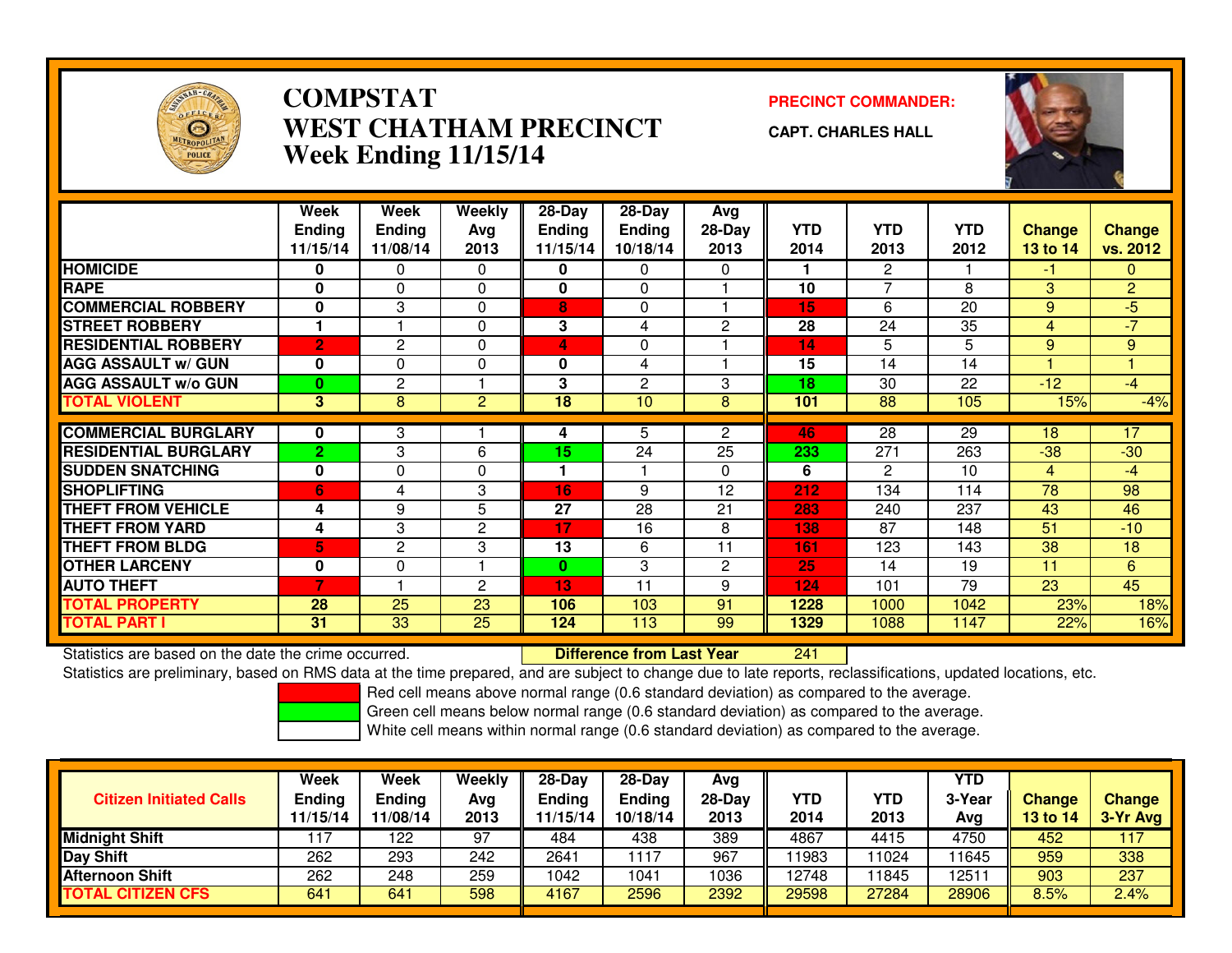

# **COMPSTATDOWNTOWN PRECINCTWeek Ending 11/15/14**

### **PRECINCT COMMANDER:**

#### **CAPT. BEN HERRON**

<sup>177</sup>



|                             | Week<br><b>Ending</b><br>11/15/14 | Week<br><b>Ending</b><br>11/08/14 | Weekly<br>Avg<br>2013 | $28 - Day$<br>Endina<br>11/15/14 | $28 - Day$<br><b>Ending</b><br>10/18/14 | Avg<br>28-Day<br>2013 | <b>YTD</b><br>2014 | <b>YTD</b><br>2013 | YTD.<br>2012 | <b>Change</b><br>13 to 14 | <b>Change</b><br>vs. 2012 |
|-----------------------------|-----------------------------------|-----------------------------------|-----------------------|----------------------------------|-----------------------------------------|-----------------------|--------------------|--------------------|--------------|---------------------------|---------------------------|
| <b>HOMICIDE</b>             |                                   | 0                                 | 0                     | $\mathbf{2}$                     | 0                                       |                       | 5.                 | 9                  | 8            | $-4$                      | $-3$                      |
| <b>RAPE</b>                 | $\bf{0}$                          | $\Omega$                          | $\Omega$              | $\mathbf{0}$                     | $\mathbf{2}$                            |                       | 10                 | 9                  | 5            |                           | 5                         |
| <b>COMMERCIAL ROBBERY</b>   | 0                                 | 0                                 | 0                     |                                  |                                         |                       | 7                  | 9                  | 10           | $-2$                      | $-3$                      |
| <b>STREET ROBBERY</b>       | $\mathbf{2}$                      | 4                                 | 2                     | 12                               | 3                                       | 8                     | 76                 | 96                 | 87           | $-20$                     | $-11$                     |
| <b>RESIDENTIAL ROBBERY</b>  | 0                                 | 0                                 | 0                     | 0                                |                                         |                       | $\mathbf{2}$       | 7                  | 6            | $-5$                      | $-4$                      |
| <b>AGG ASSAULT W/ GUN</b>   | $\overline{2}$                    |                                   |                       | 3                                | 6                                       | 3                     | 35                 | 33                 | 22           | 2                         | 13                        |
| <b>AGG ASSAULT w/o GUN</b>  | $\overline{2}$                    | $\Omega$                          |                       | $\mathbf{2}$                     | $\Omega$                                | 4                     | 35                 | 41                 | 55           | $-6$                      | $-20$                     |
| <b>TOTAL VIOLENT</b>        | $\overline{7}$                    | $\overline{5}$                    | 4                     | $\overline{20}$                  | $\overline{13}$                         | $\overline{18}$       | 170                | $\overline{204}$   | 193          | $-17%$                    | $-12%$                    |
|                             |                                   |                                   |                       |                                  |                                         |                       |                    |                    |              |                           |                           |
| <b>COMMERCIAL BURGLARY</b>  |                                   | 0                                 |                       | $\mathbf{2}$                     |                                         | 3                     | 37                 | 32                 | 28           | 5.                        | 9                         |
| <b>RESIDENTIAL BURGLARY</b> | 4                                 | 2                                 | 3                     | 11                               | 21                                      | 13                    | 114                | 143                | 134          | $-29$                     | $-20$                     |
| <b>SUDDEN SNATCHING</b>     | $\bf{0}$                          |                                   |                       | 3                                | $\overline{z}$                          | $\overline{2}$        | 29                 | 30                 | 30           | $-1$                      | -1                        |
| <b>SHOPLIFTING</b>          | 4                                 |                                   | 4                     | 17                               | 19                                      | 17                    | 198                | 183                | 121          | 15                        | 77                        |
| <b>THEFT FROM VEHICLE</b>   | 5                                 | 6                                 | 7                     | 18                               | 33                                      | 29                    | 438                | 330                | 346          | 108                       | 92                        |
| <b>THEFT FROM YARD</b>      | 6                                 | 4                                 | 4                     | 28                               | 37                                      | 18                    | 243                | 214                | 224          | 29                        | 19                        |
| <b>THEFT FROM BLDG</b>      | 11                                | 8                                 | 4                     | 36                               | 17                                      | 15                    | 242                | 164                | 215          | 78                        | 27                        |
| <b>OTHER LARCENY</b>        | $\overline{2}$                    | 0                                 |                       | 5                                | 5                                       | 4                     | 26                 | 38                 | 24           | $-12$                     | $\overline{2}$            |
| <b>AUTO THEFT</b>           |                                   |                                   | 2                     | 6                                | 14                                      | 9                     | 124                | 106                | 89           | 18                        | 35                        |
| <b>TOTAL PROPERTY</b>       | 34                                | 23                                | 27                    | 126                              | 160                                     | 110                   | 1451               | 1240               | 1211         | 17%                       | 20%                       |
| <b>TOTAL PART I</b>         | 41                                | 28                                | 32                    | 146                              | 173                                     | 128                   | 1621               | 1444               | 1404         | 12%                       | 15%                       |

Statistics are based on the date the crime occurred. **Difference from Last Year** 

Statistics are preliminary, based on RMS data at the time prepared, and are subject to change due to late reports, reclassifications, updated locations, etc.

Red cell means above normal range (0.6 standard deviation) as compared to the average.

Green cell means below normal range (0.6 standard deviation) as compared to the average.

| <b>Citizen Initiated Calls</b> | Week<br><b>Ending</b><br>11/15/14 | Week<br><b>Ending</b><br>11/08/14 | Weekly<br>Avg<br>2013 | $28-Day$<br><b>Ending</b><br>11/15/14 | 28-Dav<br><b>Ending</b><br>10/18/14 | Avg<br>28-Day<br>2013 | YTD<br>2014 | YTD<br>2013 | <b>YTD</b><br>3-Year<br>Avg | <b>Change</b><br>13 to 14 | <b>Change</b><br>3-Yr Avg |
|--------------------------------|-----------------------------------|-----------------------------------|-----------------------|---------------------------------------|-------------------------------------|-----------------------|-------------|-------------|-----------------------------|---------------------------|---------------------------|
| <b>Midnight Shift</b>          | 106                               | 117                               | 107                   | 489                                   | 495                                 | 428                   | 5328        | 4962        | 5288                        | 366                       | 40                        |
| Day Shift                      | 264                               | 254                               | 208                   | 983                                   | 941                                 | 832                   | 10229       | 9576        | 10025                       | 653                       | 204                       |
| <b>Afternoon Shift</b>         | 230                               | 277                               | 226                   | 1079                                  | 1041                                | 905                   | 1358        | 10474       | 10894                       | 884                       | 464                       |
| <b>TOTAL CITIZEN CFS</b>       | 600                               | 648                               | 541                   | 2551                                  | 2477                                | 2165                  | 26915       | 25012       | 26208                       | 7.6%                      | 2.7%                      |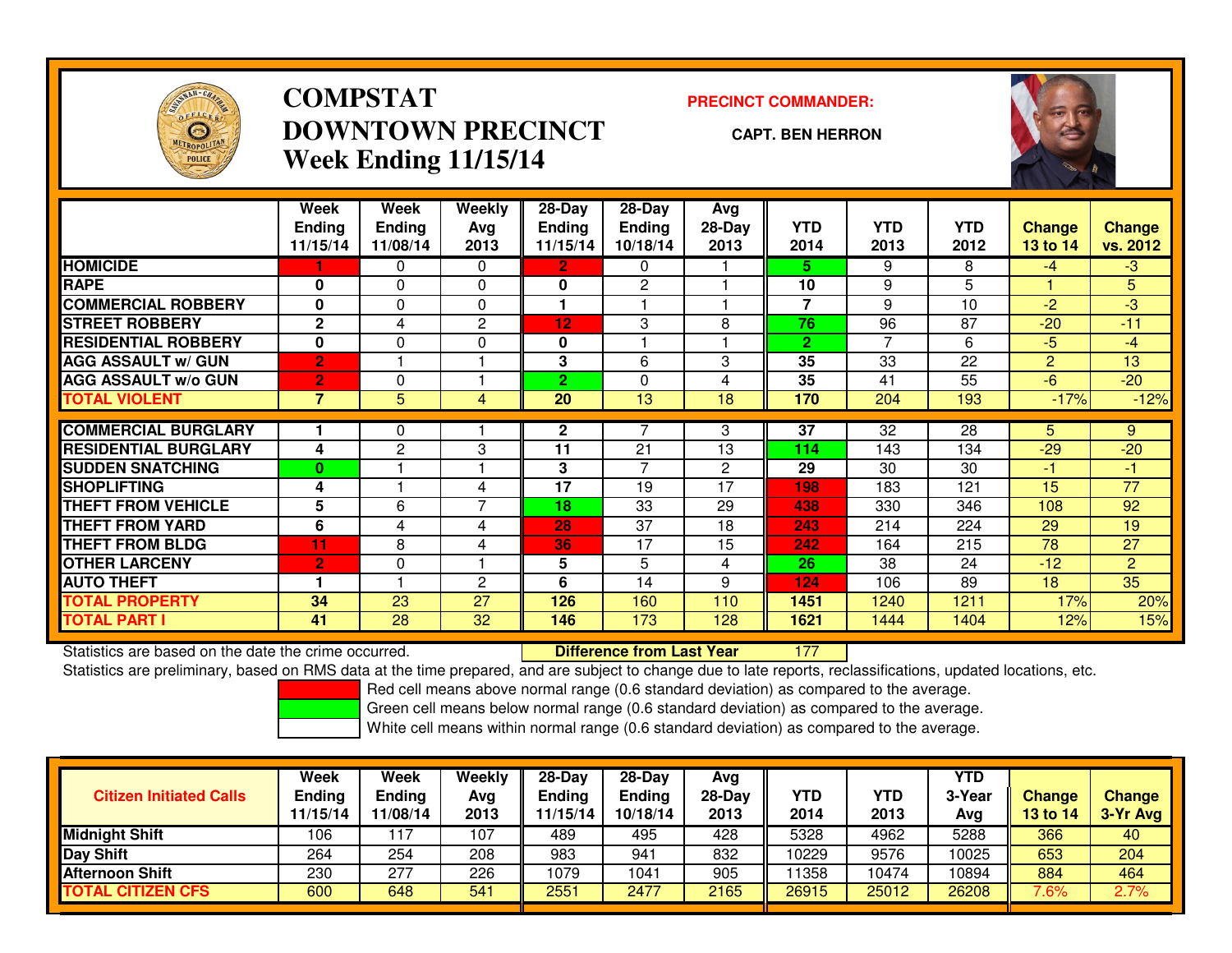

# **COMPSTATCENTRAL PRECINCT** CAPT. DEVONN ADAMS **Week Ending 11/15/14**

**PRECINCT COMMANDER:**



|                             | Week<br><b>Ending</b><br>11/15/14 | Week<br><b>Ending</b><br>11/08/14 | Weekly<br>Ava<br>2013 | $28 - Day$<br>Ending<br>11/15/14 | $28 - Day$<br><b>Ending</b><br>10/18/14 | Avg<br>$28-Day$<br>2013 | <b>YTD</b><br>2014 | <b>YTD</b><br>2013 | <b>YTD</b><br>2012 | <b>Change</b><br>13 to 14 | <b>Change</b><br>vs. 2012 |
|-----------------------------|-----------------------------------|-----------------------------------|-----------------------|----------------------------------|-----------------------------------------|-------------------------|--------------------|--------------------|--------------------|---------------------------|---------------------------|
| <b>HOMICIDE</b>             | 0                                 | 0                                 | 0                     | 0                                | 0                                       |                         | 11                 | 9                  | 8                  | $\overline{2}$            | 3                         |
| <b>RAPE</b>                 | $\mathbf{0}$                      | 0                                 | 0                     | $\mathbf{0}$                     |                                         | $\Omega$                | 9                  | 6                  | $\overline{2}$     | 3                         | $\overline{z}$            |
| <b>COMMERCIAL ROBBERY</b>   | $\mathbf{0}$                      |                                   | 0                     | $\mathbf{2}$                     |                                         |                         | 14                 | 12                 | 15                 | $\overline{2}$            | $-1$                      |
| <b>STREET ROBBERY</b>       | 4                                 | 4                                 |                       | 12                               | 2                                       | 5                       | 92                 | 59                 | 81                 | 33                        | 11                        |
| <b>RESIDENTIAL ROBBERY</b>  | $\bf{0}$                          | $\Omega$                          | 0                     | 0                                | $\Omega$                                |                         | 6                  | 6                  | 3                  | $\Omega$                  | 3                         |
| <b>AGG ASSAULT w/ GUN</b>   | $\overline{2}$                    |                                   |                       | 5                                | 11                                      | 4                       | 71                 | 47                 | 45                 | 24                        | 26                        |
| <b>AGG ASSAULT w/o GUN</b>  |                                   |                                   |                       | 2                                | 3                                       | 4                       | 39                 | 47                 | 41                 | $-8$                      | $-2$                      |
| <b>TOTAL VIOLENT</b>        | $\overline{\mathbf{z}}$           |                                   | 4                     | 21                               | 18                                      | 17                      | 242                | 186                | 195                | 30%                       | 24%                       |
|                             |                                   |                                   |                       |                                  |                                         |                         |                    |                    |                    |                           |                           |
| <b>COMMERCIAL BURGLARY</b>  |                                   | 2                                 | 2                     | 8                                | 2                                       |                         | 42                 | 81                 | 43                 | $-39$                     |                           |
| <b>RESIDENTIAL BURGLARY</b> | 8                                 | 6                                 | 9                     | $\overline{32}$                  | 49                                      | $\overline{37}$         | 391                | 410                | 439                | $-19$                     | $-48$                     |
| <b>ISUDDEN SNATCHING</b>    | $\bf{0}$                          |                                   | 0                     | 2                                |                                         |                         | 15                 | 12                 | 10                 | 3                         | 5                         |
| <b>SHOPLIFTING</b>          | 3                                 |                                   | $\mathbf{2}$          | 8                                | $\overline{7}$                          | 8                       | 88                 | 87                 | 41                 |                           | 47                        |
| <b>THEFT FROM VEHICLE</b>   | $\overline{\phantom{a}}$          | 8                                 | 9                     | 40                               | 40                                      | 36                      | 420                | 413                | 402                | $\overline{7}$            | 18                        |
| <b>THEFT FROM YARD</b>      | 3                                 | 5                                 | 4                     | 19                               | 31                                      | 16                      | 233                | 198                | 239                | 35                        | $-6$                      |
| <b>THEFT FROM BLDG</b>      | 6                                 | 5                                 | 4                     | 18                               | 24                                      | 17                      | 209                | 180                | 143                | 29                        | 66                        |
| <b>OTHER LARCENY</b>        |                                   |                                   |                       | 3                                | 3                                       | 4                       | 19                 | 29                 | 14                 | $-10$                     | 5.                        |
| <b>AUTO THEFT</b>           | $\overline{2}$                    | 4                                 | 4                     | 13                               | 21                                      | 17                      | 197                | 191                | 138                | 6                         | 59                        |
| <b>TOTAL PROPERTY</b>       | 31                                | 33                                | 35                    | 143                              | 178                                     | 142                     | 1614               | 1601               | 1469               | $1\%$                     | 10%                       |
| <b>TOTAL PART I</b>         | 38                                | 40                                | 40                    | 164                              | 196                                     | 159                     | 1856               | 1787               | 1664               | 4%                        | 12%                       |

Statistics are based on the date the crime occurred. **Difference from Last Year** 

Statistics are based on the date the crime occurred.<br>Statistics are preliminary, based on RMS data at the time prepared, and are subject to change due to late reports, reclassifications, updated locations, etc.

Red cell means above normal range (0.6 standard deviation) as compared to the average.

Green cell means below normal range (0.6 standard deviation) as compared to the average.

| <b>Citizen Initiated Calls</b> | Week<br>Ending<br>11/15/14 | Week<br>Ending<br>11/08/14 | Weekly<br>Avg<br>2013 | $28-Day$<br>Ending<br>11/15/14 | $28-Day$<br><b>Ending</b><br>10/18/14 | Avg<br>28-Day<br>2013 | YTD<br>2014 | YTD<br>2013 | <b>YTD</b><br>3-Year<br>Avg | <b>Change</b><br><b>13 to 14</b> | <b>Change</b><br>3-Yr Avg |
|--------------------------------|----------------------------|----------------------------|-----------------------|--------------------------------|---------------------------------------|-----------------------|-------------|-------------|-----------------------------|----------------------------------|---------------------------|
| Midnight Shift                 | 103                        | 120                        | 105                   | 442                            | 458                                   | 419                   | 5257        | 4854        | 5166                        | 403                              | 91                        |
| Day Shift                      | 236                        | 268                        | 249                   | 1037                           | 170                                   | 996                   | 12237       | 11292       | 1560                        | 945                              | 677                       |
| <b>Afternoon Shift</b>         | 283                        | 270                        | 263                   | 1115                           | 1089                                  | 1050                  | 12557       | 2058        | 12758                       | 499                              | $-201$                    |
| <b>TOTAL CITIZEN CFS</b>       | 622                        | 658                        | 616                   | 2594                           | 2717                                  | 2465                  | 30051       | 28204       | 29484                       | 6.5%                             | .9%                       |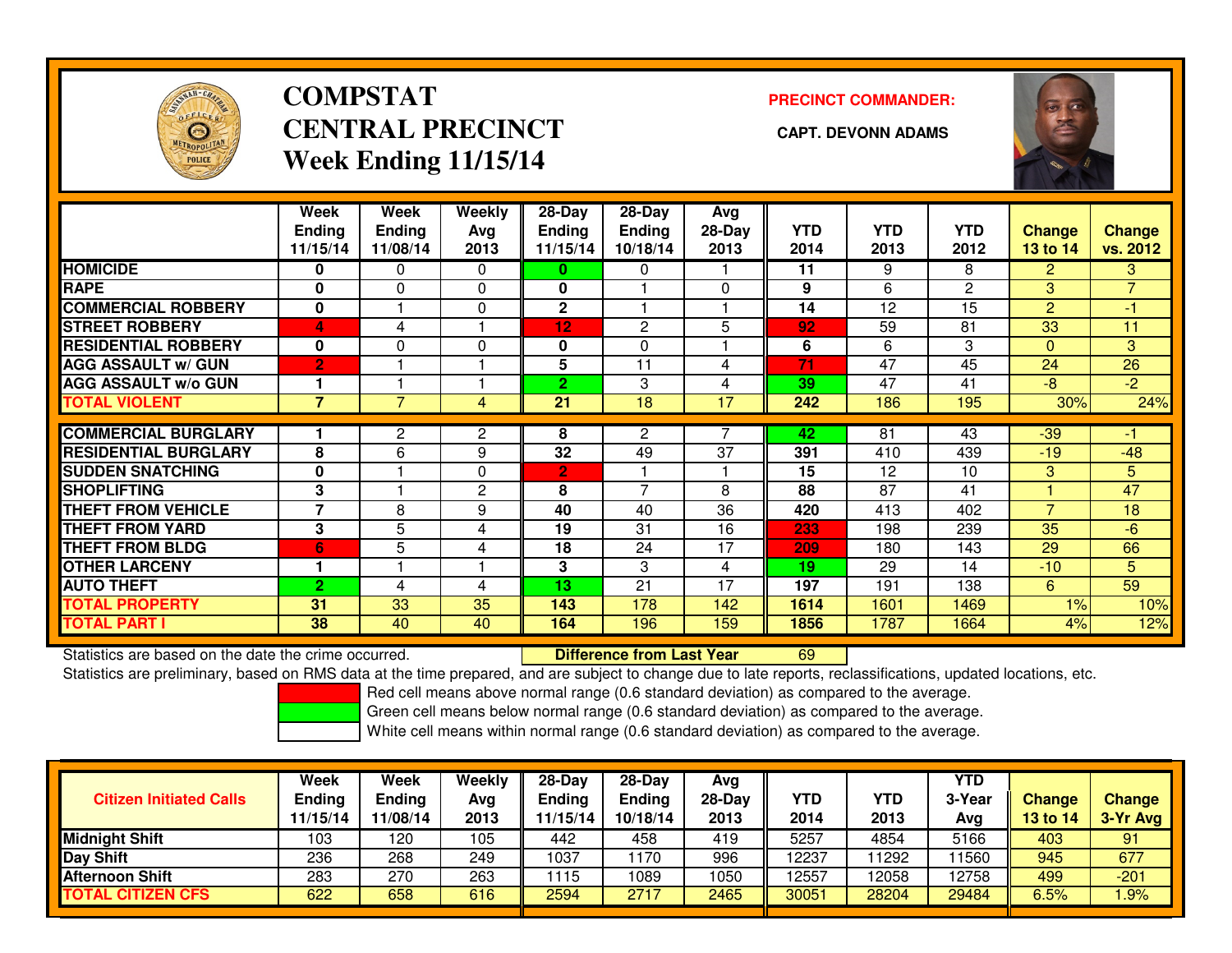

## **COMPSTAT PRECINCT COMMANDER: SOUTHSIDE PRECINCT CAPT. TERRY SHOOPWeek Ending 11/15/14**



|                             | Week<br><b>Endina</b><br>11/15/14 | <b>Week</b><br><b>Ending</b><br>11/08/14 | <b>Weekly</b><br>Avg<br>2013 | $28 - Day$<br><b>Ending</b><br>11/15/14 | $28 - Day$<br><b>Ending</b><br>10/18/14 | Avg<br>$28-Day$<br>2013 | <b>YTD</b><br>2014 | <b>YTD</b><br>2013 | <b>YTD</b><br>2012 | <b>Change</b><br>13 to 14 | <b>Change</b><br>vs. 2012 |
|-----------------------------|-----------------------------------|------------------------------------------|------------------------------|-----------------------------------------|-----------------------------------------|-------------------------|--------------------|--------------------|--------------------|---------------------------|---------------------------|
| <b>HOMICIDE</b>             | 0                                 | $\Omega$                                 | $\Omega$                     | 0                                       |                                         | $\Omega$                | $\mathbf{2}$       | 4                  |                    | $-2$                      |                           |
| <b>RAPE</b>                 |                                   | 0                                        | 0                            | $\mathbf{2}$                            | $\Omega$                                |                         | 9                  | 9                  | 4                  | $\Omega$                  | 5                         |
| <b>COMMERCIAL ROBBERY</b>   | 4                                 | 2                                        | $\Omega$                     | 12                                      | 3                                       | $\overline{2}$          | 29                 | 19                 | 32                 | 10                        | $-3$                      |
| <b>STREET ROBBERY</b>       | 0                                 | $\Omega$                                 |                              |                                         | 3                                       | 3                       | 46                 | 30                 | 47                 | 16                        | $-1$                      |
| <b>RESIDENTIAL ROBBERY</b>  | $\bf{0}$                          | $\Omega$                                 | $\Omega$                     | $\mathbf{0}$                            |                                         |                         | 11                 | 8                  | 10                 | 3                         |                           |
| <b>AGG ASSAULT w/ GUN</b>   |                                   | 0                                        | $\Omega$                     | $\mathbf{2}$                            |                                         |                         | 13                 | 13                 | 12                 | $\mathbf{0}$              |                           |
| <b>AGG ASSAULT w/o GUN</b>  | 0                                 | 2                                        | 0                            | $\mathbf 2$                             |                                         | 2                       | 17                 | 24                 | 27                 | $-7$                      | $-10$                     |
| <b>TOTAL VIOLENT</b>        | 6                                 | $\overline{4}$                           | $\overline{2}$               | 19                                      | 10                                      | 10                      | 127                | 107                | 133                | 19%                       | $-5%$                     |
| <b>COMMERCIAL BURGLARY</b>  | $\mathbf{2}$                      | 0                                        |                              | 6                                       | 0                                       | 4                       | 35                 | 49                 | 63                 | $-14$                     | $-28$                     |
| <b>RESIDENTIAL BURGLARY</b> | $\overline{2}$                    |                                          | 8                            | 20                                      | 22                                      | 31                      | 205                | 348                | 328                | $-143$                    | $-123$                    |
| <b>SUDDEN SNATCHING</b>     | $\mathbf{0}$                      |                                          | $\Omega$                     | 1                                       |                                         |                         | 11                 | 11                 | 8                  | $\Omega$                  | 3                         |
| <b>ISHOPLIFTING</b>         | 13                                | 10                                       | 15                           | 37                                      | 43                                      | 58                      | 568                | 647                | 635                | $-79$                     | $-67$                     |
| <b>THEFT FROM VEHICLE</b>   | 6                                 | 10                                       | 7                            | 31                                      | 30                                      | 28                      | 330                | 310                | 355                | 20                        | $-25$                     |
| <b>THEFT FROM YARD</b>      | 3                                 | $\mathbf{2}$                             | 2                            | 12                                      | 5                                       | 8                       | 107                | 101                | 156                | 6                         | $-49$                     |
| <b>THEFT FROM BLDG</b>      | 5                                 | 5                                        | 5                            | 20                                      | 13                                      | 19                      | 197                | 227                | 225                | $-30$                     | $-28$                     |
| <b>OTHER LARCENY</b>        | $\bf{0}$                          | $\Omega$                                 |                              | $\mathbf{2}$                            | $\Omega$                                | 4                       | 27                 | 43                 | 25                 | $-16$                     | $\overline{2}$            |
| <b>AUTO THEFT</b>           |                                   | 2                                        | 2                            | 11                                      | 5                                       | 9                       | 86                 | 97                 | 147                | $-11$                     | $-61$                     |
| <b>TOTAL PROPERTY</b>       | 32                                | 31                                       | 41                           | 140                                     | 119                                     | 163                     | 1566               | 1833               | 1942               | $-15%$                    | $-19%$                    |
| <b>TOTAL PART I</b>         | 38                                | 35                                       | 43                           | 159                                     | 129                                     | 173                     | 1693               | 1940               | 2075               | $-13%$                    | $-18%$                    |

Statistics are based on the date the crime occurred. **Difference from Last Year** 

-247

Statistics are preliminary, based on RMS data at the time prepared, and are subject to change due to late reports, reclassifications, updated locations, etc.

Red cell means above normal range (0.6 standard deviation) as compared to the average.

Green cell means below normal range (0.6 standard deviation) as compared to the average.

| <b>Citizen Initiated Calls</b> | Week<br><b>Ending</b><br>11/15/14 | <b>Week</b><br><b>Ending</b><br>11/08/14 | Weekly<br>Avg<br>2013 | 28-Day<br>Ending<br>1/15/14 | $28-Dav$<br><b>Ending</b><br>10/18/14 | Avg<br>28-Day<br>2013 | YTD<br>2014 | YTD<br>2013 | <b>YTD</b><br>3-Year<br>Avg | <b>Change</b><br>13 to 14 | <b>Change</b><br>3-Yr Avg |
|--------------------------------|-----------------------------------|------------------------------------------|-----------------------|-----------------------------|---------------------------------------|-----------------------|-------------|-------------|-----------------------------|---------------------------|---------------------------|
| <b>Midnight Shift</b>          | 88                                | 91                                       | 86                    | 366                         | 419                                   | 343                   | 4143        | 3888        | 4131                        | 255                       | 12                        |
| <b>Day Shift</b>               | 238                               | 306                                      | 238                   | 1033                        | 130                                   | 950                   | 11836       | 10774       | 1560                        | 1062                      | 276                       |
| <b>Afternoon Shift</b>         | 264                               | 253                                      | 244                   | 1053                        | 1092                                  | 976                   | 11815       | 1059        | 1652                        | 756                       | 163                       |
| TOTAL CITIZEN CFS              | 590                               | 650                                      | 567                   | 2452                        | 2641                                  | 2269                  | 27794       | 25721       | 27343                       | 8.1%                      | .6%                       |